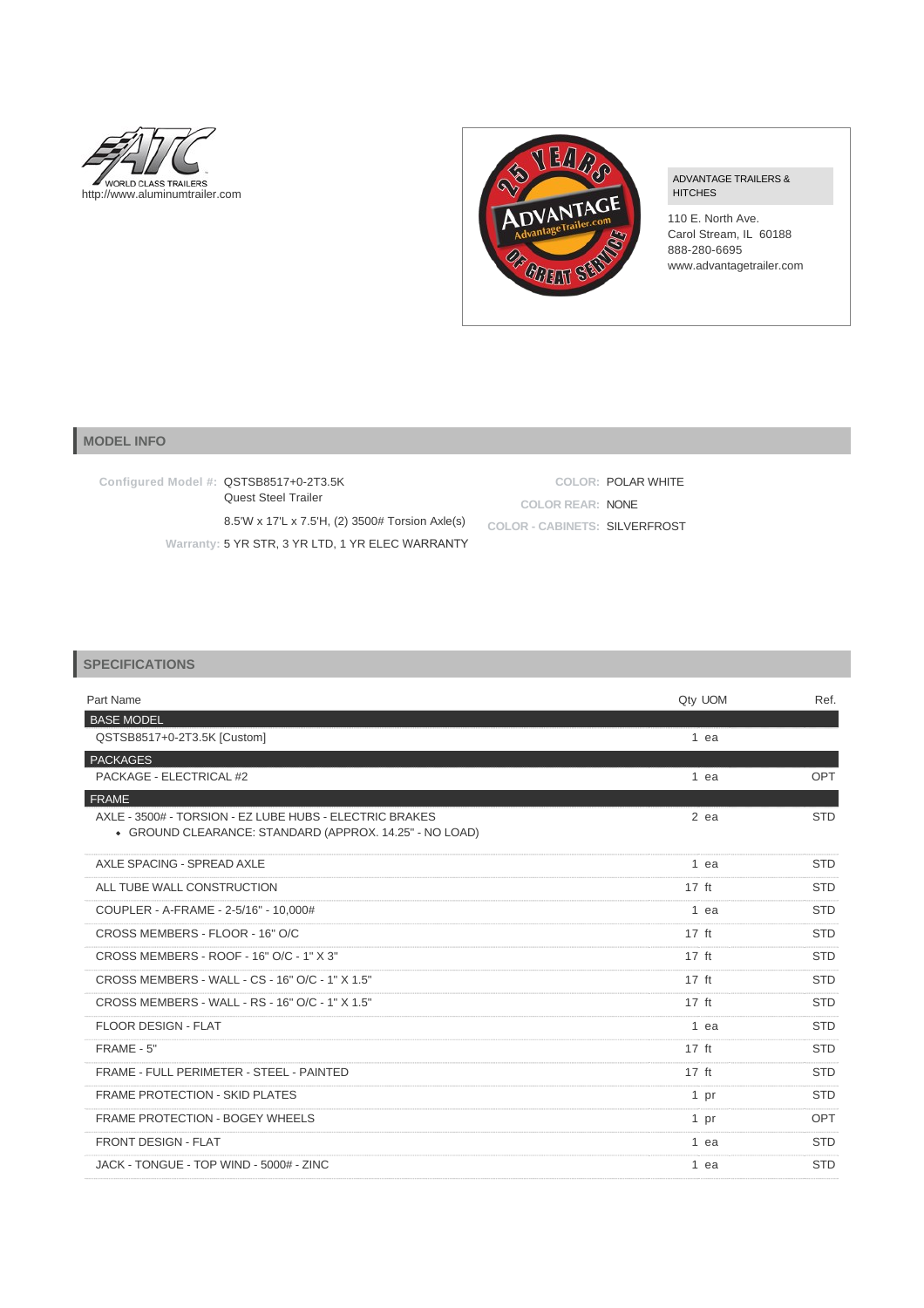| JACK - STABILIZER - SCISSOR - 24" - 5000#<br>• Location: FRONT & REAR                                                                                                         | 2 pr            | OPT        |
|-------------------------------------------------------------------------------------------------------------------------------------------------------------------------------|-----------------|------------|
|                                                                                                                                                                               |                 |            |
| TIRE/WHEEL - ST205/75R15/LRD - RADIAL ON ALUMINUM - W/STAINLESS STEEL LUGNUTS                                                                                                 | 4 ea            | OPT.       |
| <b>TONGUE - DETACHABLE</b>                                                                                                                                                    | 1 ea            | <b>OPT</b> |
| TRUCK PLUG - 7 WAY - BUMPER PULL                                                                                                                                              | 1 ea            | STD.       |
| BACKER - ST - 12 GA - WALL                                                                                                                                                    | $3$ sq          | <b>OPT</b> |
| <b>EXTERIOR</b><br>EXTERIOR ALUMINUM - STANDARD COLOR<br>• COLOR: POLAR WHITE                                                                                                 | $17$ ft         | <b>STD</b> |
| <b>EXTERIOR FASTENER - SCREWLESS</b>                                                                                                                                          | $17$ ft         | <b>STD</b> |
| <b>EXTERIOR ALUMINUM THICKNESS - .030</b>                                                                                                                                     | $17$ ft         | <b>STD</b> |
| EXTERIOR ACRYLIC - PREMIUM - 1/8"<br>• INCLUDES UV & SCRATCH PROTECTION<br>• 96" MAXIMUM ACRYLIC PANEL HEIGHT<br>• CONSISTENT PANEL & WALL STUD SPACING - MAX 24" - SEE PRINT | $12$ Ift        | <b>OPT</b> |
| RAILING - PROP UP BANNER - 30" - FACED W/ WHITE ALUMINUM<br>• REQUIRES: INTERIOR OR EXTERIOR LADDER<br>• REQUIRES: WALK ON ROOF                                               | $17$ ft         | <b>OPT</b> |
| <b>FENDERETTES - AL</b>                                                                                                                                                       | 4 ea            | <b>STD</b> |
| GRAVEL GUARD - ATP - 24" - WITH J RAIL                                                                                                                                        | 1 ea            | <b>STD</b> |
| LADDER - EXTERIOR - FIXED                                                                                                                                                     | 1 ea            | <b>OPT</b> |
| ROOF - ONE PIECE - ALUMINUM                                                                                                                                                   | $17 \text{ ft}$ | <b>STD</b> |
| ROOF - WALK ON - PLYWOOD - 3/8"<br>• 175 LBF / LINEAR FT - NOT TO EXCEED 2000# FOR ENTIRE ROOF                                                                                | $17$ ft         | <b>OPT</b> |
| TRIM - VERTICALS - FRONT - COLOR MATCHED                                                                                                                                      | 1 ea            | <b>STD</b> |
| TRIM - VERTICALS - REAR - COLOR MATCHED                                                                                                                                       | 1 ea            | <b>STD</b> |
| TRIM - RUB RAIL - UPPER - ALUMINUM - 3"                                                                                                                                       | $17 \text{ ft}$ | <b>STD</b> |
| TRIM - RUB RAIL - LOWER - ALUMINUM - 3"                                                                                                                                       | $17$ ft         | <b>STD</b> |
| <b>DOORS</b>                                                                                                                                                                  |                 |            |
| <b>REAR WALL - STEEL</b>                                                                                                                                                      | 1 ea            | <b>OPT</b> |
| DOOR - ENTRANCE - 405 SERIES - 32" X 78" - FLUSH LOCK<br>• LEFT HINGE                                                                                                         | 1 ea            | <b>STD</b> |
| <b>GRAB HANDLE - 12V LIGHTED</b>                                                                                                                                              | 1 ea            | OPT        |
| SWITCH - WALL - 12V<br>• USED FOR: GRAB HANDLE - 12V LIGHTED                                                                                                                  | 1 ea            | <b>OPT</b> |
| STEP - SLIDE IN/OUT - ALUMINUM - 32"                                                                                                                                          | 1 ea            | OPT        |
| DOOR - ENTRANCE - 405 SERIES - 32" X 78" - FLUSH LOCK<br>• RIGHT HINGE                                                                                                        | 1 ea            | <b>OPT</b> |
| STEP - SLIDE IN/OUT - ALUMINUM - 32"                                                                                                                                          | 1 ea            | <b>OPT</b> |
| <b>INTERIOR</b>                                                                                                                                                               |                 |            |
| <b>INTERIOR HEIGHT - 7.5'</b>                                                                                                                                                 | $17$ ft         | OPT        |
| <b>INTERIOR CEILING - SCREWLESS ALUMINUM</b><br>• COVE COLOR: SILVERFROST<br>• CEILING COLOR: POLAR WHITE (STANDARD)                                                          | $17 \text{ ft}$ | <b>OPT</b> |
| <b>INTERIOR WALLS - SCREWLESS ALUMINUM</b><br>• WALL COLOR: POLAR WHITE (STANDARD)                                                                                            | $17$ ft         | <b>OPT</b> |
| FLOORING - TPO - BLACK COIN                                                                                                                                                   | $17$ ft         | OPT        |
| WHEEL BOX - SMOOTH AL                                                                                                                                                         | 2 ea            | <b>STD</b> |
| <b>ELECTRICAL</b><br>BATTERY - 12V AGM (930 CA, 775 CCA)                                                                                                                      | 1 ea            | <b>PKG</b> |